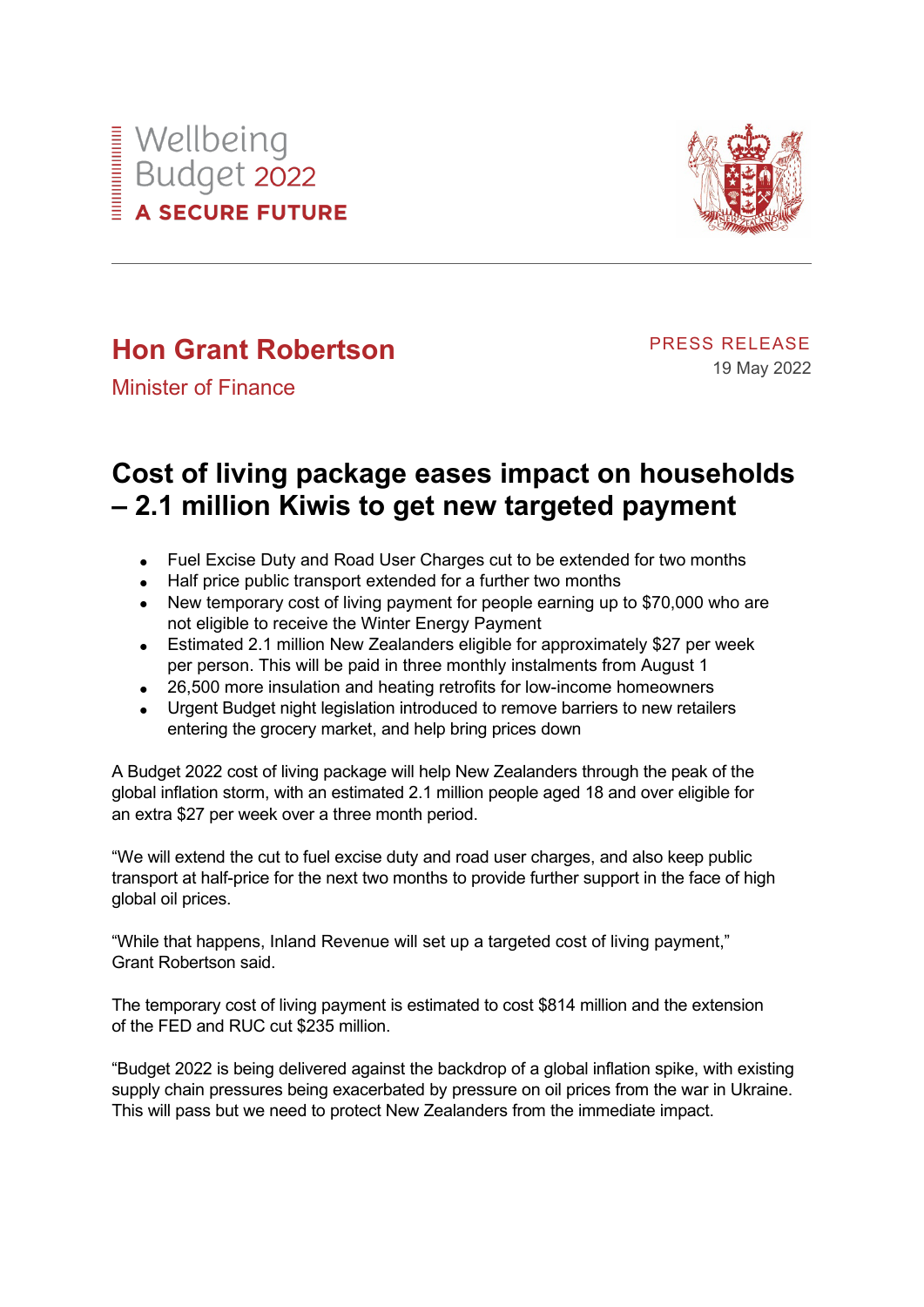"This Budget package expands on the significant measures taken to date to support New Zealanders through the global inflation spike. We moved quickly in March reduce fuel prices. More relief came in April with increases to benefits, student allowances, Working for Families and Superannuation. The Winter Energy Payment also kicked in on May 1, with additional support for more than one million New Zealanders. But it is clear that a wider group of New Zealanders need targeted support.

"The Treasury suggests inflation will have more of an immediate impact on low and middle income households than on higher income households. That's why this payment focuses on low and middle income earners who are not eligible for the Winter Energy Payment.

"The cost of living payment has been calculated as being half the amount of the Winter Energy Payment a couple would receive over the winter which is \$350" Grant Robertson said.

The payment equates to approximately \$27 per week over August, September and October. It will be paid in monthly instalments beginning August 1. The payment will be the subject of Budget night legislation.

"The ongoing global energy crisis continues to impact on Kiwi households and businesses. Therefore, we're extending our transport support package, including half price public transport fares, to help New Zealanders get where they need to go," Transport Minister Michael Wood said.

"The package also provides support to the road transport sector, which plays a vital role in supplying food and other essential goods across the country.

"We've listened closely to the concerns of the sector and by extending reductions to fuel excise duty and road user charges, we are reducing the fuel burden on these organisations, and in doing so keeping the cost of food and essential goods lower," Michael Wood said.

"Making it cheaper and easier to catch a bus or a train is also a critical part of our climate response. Through the Climate Emergency Response Fund we are funding the Community Connect scheme that provides permanent half price public transport for community service card holders starting from mid-September.

"That means about one million Kiwis will have access to cheaper transport which also helps us meet our climate change targets." Climate Change Minister James Shaw said.

## **Warmer Kiwi Homes extension**

The Warmer Kiwi Homes programme, which is part of the cooperation agreement with the Green Party, will now run for an extra year until the end of June 2024 to provide an extra 26,500 insulation and heating retrofits, helping to lower power bills for households.

The \$73 million extension of the programme will ensure more low-income homeowners can access grants to cut energy bills and reduce emissions.

"Without adequate heating and insulation, we know that people are living in cold, damp, unhealthy homes. This extension will provide an extra 26,500 insulation and heating retrofits, helping tens of thousands of New Zealanders improve their health by heating homes properly, without increasing their power bill," Energy Minister Megan Woods said.